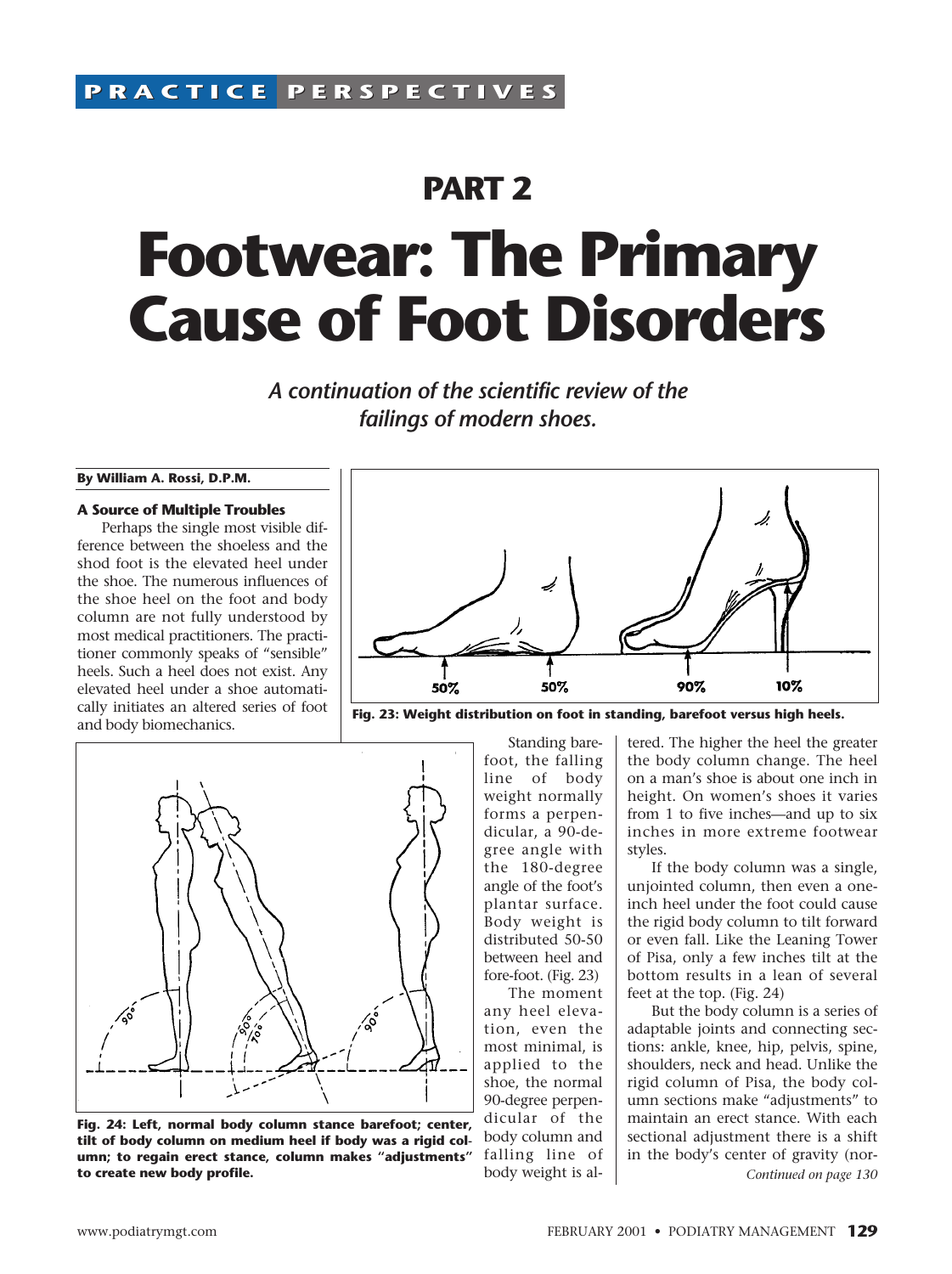mally about hip height). With the shift of gravity there are corresponding shifts in the line of falling body weight both in standing and walking, resulting in shifts in the path of weight distribution throughout the foot, beginning with the rearfoot.

The muscles and ligaments associated with the body column and foot system must also make compensatory changes. Considering that the "simple" act of walking involves half the body's 650 muscles and 208 bones, the number of automatic "adjustments" is enormous. Inevitably, a toll must be taken, most commonly leg and back aches and, of course, foot aches.

On a medium to higher heel the



**Fig. 25: Top, contrasting effect of elevated heel on foot, Achilles tendon and calf muscles. Tendon is shortened. Bottom, changes in leg musculature from barefoot to**

increased bowing of the long arch is accompanied by a contraction or shortening of the plantar fascia as heel and ball are drawn closer together. If the fascia becomes permanently shortened, as is not uncommon among habitual wearers of medium to higher heels, the fascia becomes more vulnerable to strain or tearing when lower heels are worn, or with some traumatic foot action such as jogging or aggressive walking that results in an acute pull on the fascia. There is certainly some common correlation between elevated shoe heels, low to high, and plantar fasciitis.

It is a dogma of footwear fashion that thin, curvy medium to higher heels are always accompanied by pointed-toe shoe styles. Higher heels and broad or round toes are esthetical-

ly incompatible. It is only when the higher heel is chunky or heavy looking that the round or broad toe is acceptable. Thus the classic high heel has a doublebarreled effect, front and rear.

However, contrary to conventional medical thinking, it is not so much the pointed-toe shoe that is mainly at fault for the toe squeeze, but the faulty design of the last. Were pointed-toe, high-heel shoes made on better engineered lasts, perhaps at least half of the common distresses of

such footwear would be eliminated. While it would not transform the shoe into a "comfort" shoe, it would be considerably more comfortable to wear than such footwear of the pastand present.

The ligaments and muscles associated with the body column and foot must also make compensatory changes. Considering that the "simple" act of walking involves half the body's muscles and bones, the number and degree of adjustments are enormous. Inevitably, a toll must be paid via a variety of related symptoms, such as leg or back or foot aches. The specifics of these involvements are difficult to pinpoint because the overlapping effects are so numerous and complex.

But some are traceable. For example, researchers at Harvard University, headed by physiatrist D. Casey Kerrigan, reported in the May, 1998 issue of Lancet, on women walking barefoot and again on 2-inch heels. Barefoot, they found, the weight is shared equally by the lateral and medial surfaces of the knee joint. But on the 2 inch heels the weight was shifted, resulting in a 23 percent increase of weight borne in the center of the knee joint. Kerrigan's report concluded, "The resulting strain on the knee joints, if frequent or habitual, could well be a contributing cause of degenerative arthritis in the knee joints."

On a medium to higher heel, the increased bowing of the long arch is accomplished in part by a contraction or shortening of the plantar fascia as foot heel and ball are drawn closer together. The plantar fascia now becomes more



**Fig. 26: Altered angles of lower leg, barefoot to high heel. Accommodating changes required in body column joints to return lower leg to vertical position. But many women retain bent-knee stance and accompanying faults of body posture and faulty weight fall on foot.**

vulnerable to strain and tearing when lower or flat heels are worn, or with some traumatic foot action that causes an acute pull on the fascia. There certainly appears to be some correlation between elevated heels and plantar fasciitis. If *Continued on*

*page 132*

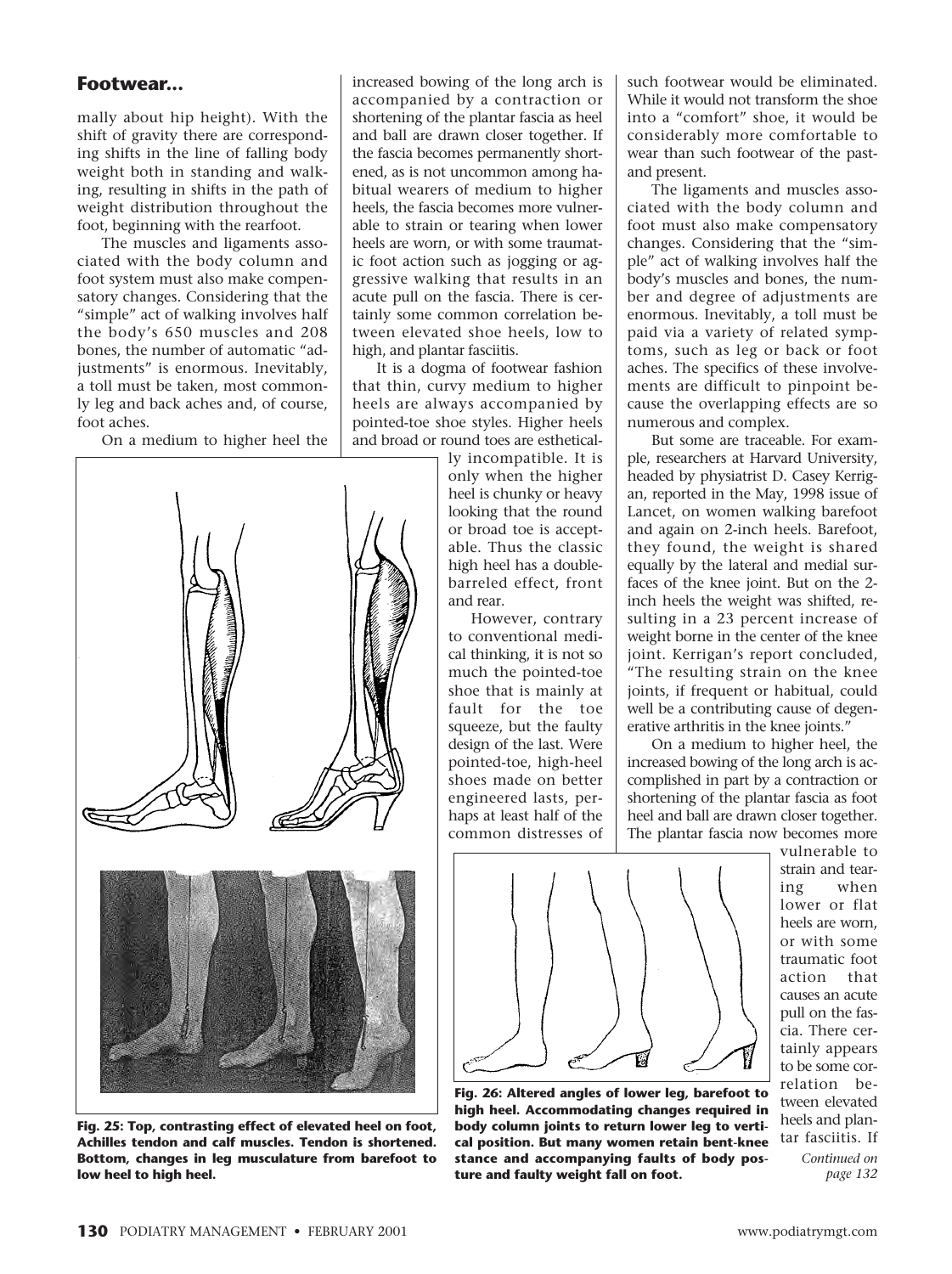there is a shift in body weight distribution throughout the foot because of the elevated heel, it would seem to follow also that the bursa under the calcaneus would be affected, resulting in heel soreness or pain.

#### **Shortened Achilles Tendon**

All shoe-wearing people have a shortened Achilles tendon. It begins at



**Fig. 27: Concave bottom of calcaneous, with protective bursa. This is normal site of heel strike, allowing foot and weight to roll forward easily with progressive sequences of step.**

about age three or four when tots are wearing footwear with heels threeeighths to one-half inches in height. (Fig. 25) It continues and accelerates into the early puberty years when reaching one inch in height (oxfords, loafers, sneakers, etc.). Few people, including medical practitioners, realize that, relative to body height, a onehalf inch heel for a tot or a one-inch heel for a nine-year-old is the equivalent of a two-inch heel for an adult. By

> the mid or late teen years most girls are into high (two inches or more) heels. By this time the shortening of the heel tendon and calf muscles has become firmly established.

What are the future consequences? In the case of women who become habitual wearers of higher heels, there usually develops the classic aching of calf muscles and heel tendon syndrome, especially when there are shifts to lower heels or, for example, in an aerobics class, resulting in stretch or stress of the calf muscles or the tendon.

Second, the bursa behind the calcaneus serves



**Fig. 28: Left, normal 180-degree angle of sustentaculum tali of human foot—a vital site of support of long arch. Right, angulated sustentaculum tali on gorilla foot. Absence of arch prevents bipedal gait for more than a few steps. Bottom, human foot with line of falling weight through sustentaculum tali, and through breast site of shoe heel.** *Continued on page 133* 

as a buffer zone between the tendon and the bone. Any change in the length and function of the tendon resulting from the elevated shoe heel is going to affect the bursa itself.

Thirdly, the lower leg, normally on a perpendicular with the 180-degree plane of the bare foot on the ground to form a 90-degree angle, now on a higher heel tilts forward, reducing the leg angle to, say, 70 degrees. (Fig. 26) Some women in elevated heels learn to maintain the 90-degree angle by keeping the knees "locked" with each step. But most allow the lower leg and knee to angulate. A profile view of the gait quickly reveals this. The result: body weight is no longer falling normally onto the foot, but is moved forward onto the forefoot.

In all ground-linked sports the Achilles tendon plays a vital role, especially where there are quick and violent foot torsions, such as in basketball, football, tennis, etc. Hence a shortened heel tendon would seem to have some influence on athletic performance. We tend to overlook this because most athletes are shoe wearers and have the same heel tendon shortening. But when athletic performance is compared with shoeless athletes, then the difference in tendon length can show itself dramatically.

For example, over the eight years l99l-1998, all the winners in the classic Boston marathon were Africans. In 1998, five of the top 10 finishers were Africans. The same pattern appears in other marathons where the Africans have participated over the past decade. Most of these African runners grew up shoeless, and many continue to train shoeless in their native countries. All, consequently, would likely have normal, full-length Achilles tendons and calf muscles. This would seem to have enormous influence on stride and stamina in a marathon run where there are approximately 44,000 Achilles tendon and calf muscle "pulls."

The superiority of the African marathoners has nothing to do with race. African-Americans excel in the short sprints up to 400 meters, but not one has ever won a marathon, and few even compete in distances of one mile or more. Like all of us, African-Americans are habitual wearers of shoes with elevated heels (along with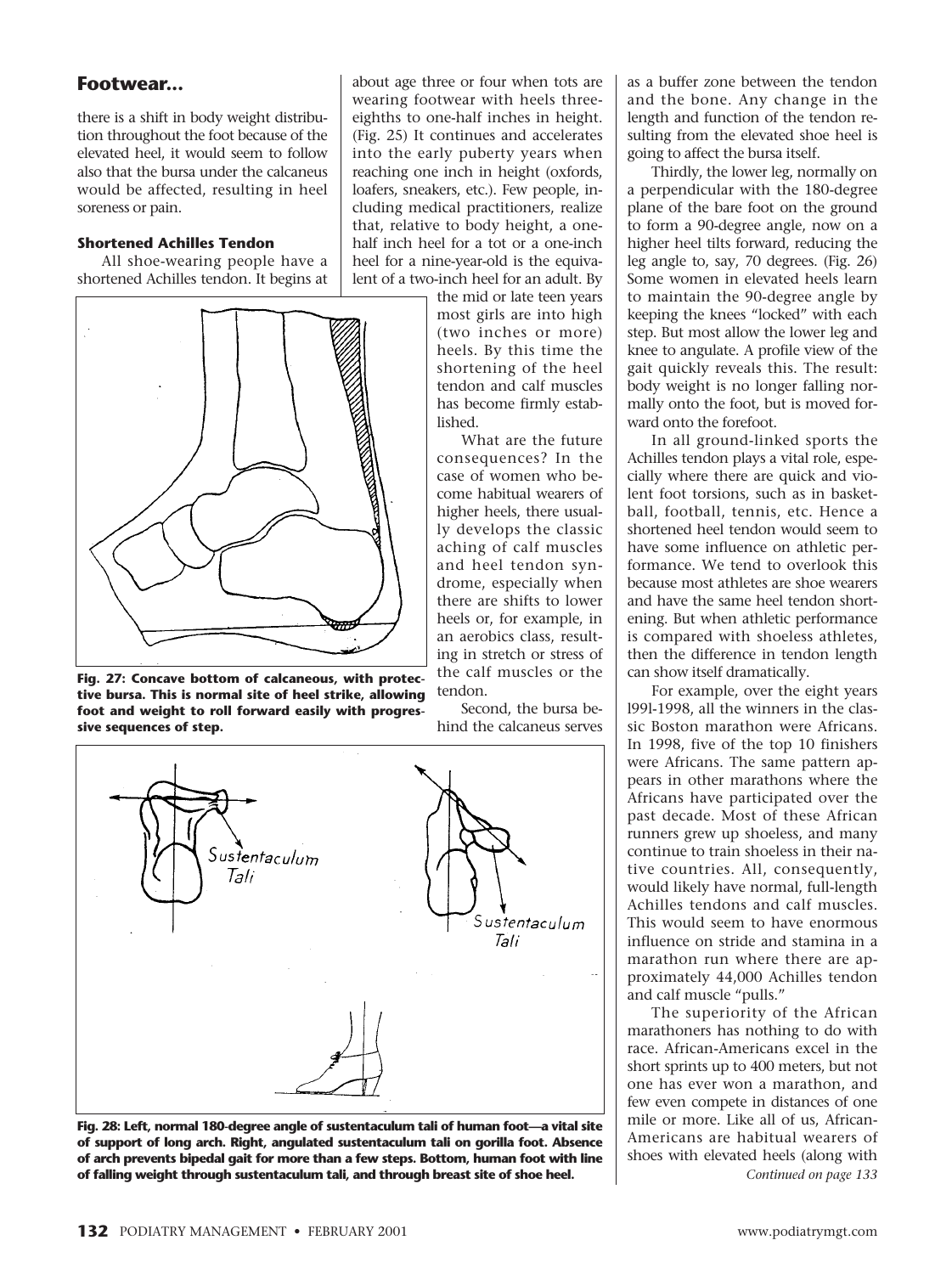the crooked lasts) and hence, presumably, have the same shortened heel tendon and calf muscles.

## **Heel Strike**

The term "heel strike" entered the common language about 30 years ago with the start of the jogging/running and physical fitness boom. It is almost always used in reference to the heel strike inside the shoe, as in walking, running, etc. The problem, however, is that heel strike barefoot is usually quite different than with shoes on.

We assume that the initial strike is at the posteriorlateral edge of the heel because that is where the major tread area is. And we rarely refer to heel strike in the standing position. But while heel strike in walking or running is a traumatic force, in standing there is considerable weight impact force on the heel. Further, we spend much more time standing than walking or running. Also, in standing the pressure effect on the heel is constant, without rest intervals between heel strikes.

The prime function of the plantar bursa under the heel is to serve as a buffer between the plantar calcaneal tuberosity in the center of the calcaneas. (Fig. 27)

We assume that the path of weight movement inside the shoe immediately after heel strike follows a common "normal" path through the foot to step pushoff. Further, from this assumption we develop our premises for heel and rearfoot therapies, including the design and performance of orthotics.



**Fig. 30: Dog, much shorter in height than a human, nevertheless has 2 1/2 times greater support base for its body weight. Humans are much more fragilely balanced on much smaller base.**



**Fig. 29: Usual site of arch support peak at navicular/first cuneiform joint. But line of falling weight is at sustentaculum tali where shoes and orthotics provide no support.**

Why these assumptions? Because virtually all footwear shows the majority of tread and wear at the lateral-posterior edge of the heel, we thereby assume that this is the normal site of heel strike. That assumption deserves challenge.

On a "normal" (shoeless native) foot the initial strike is at the posterior (neither lateral nor medial) end of the heel, moving straight forward over the tuberosity in the center of the calcaneus toward the mid-tarsal joint, fifth ray and onto the metatarsal heads, thus creating a smooth, forward rolling or rocker motion.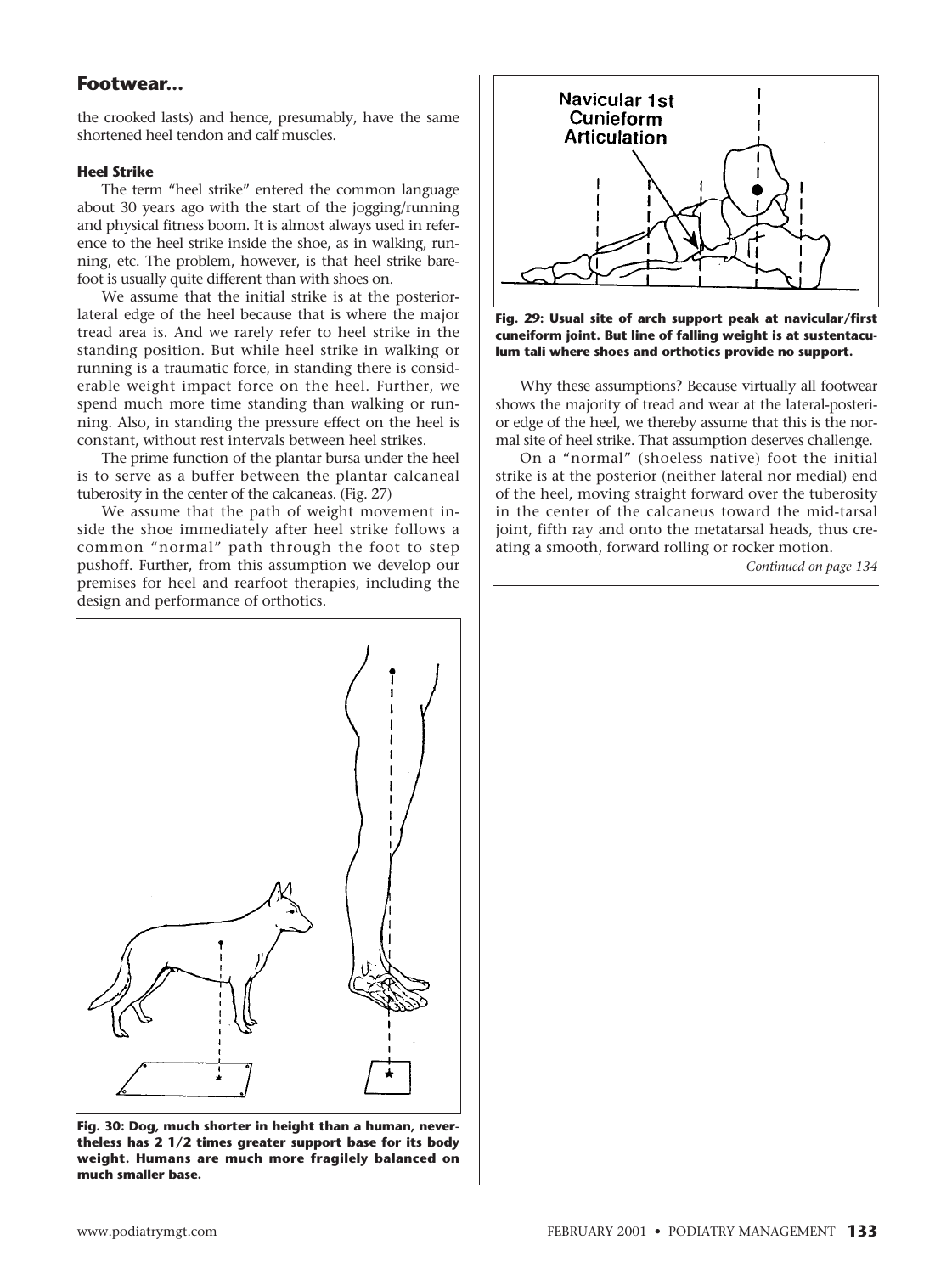Why, then, is this seemingly contradicted by the common heel strike tread pattern at the lateral-posterior area of the shoe heel? Because of two reasons; 1) the crooked or inflared last that alters the normal alignment of the foot, including the heel, and 2) the elevated shoe heel that alters the natural stance of the foot heel itself inside the shoe. Between them, not only is the normal heel strike changed, but also the consequent path of weight flow forward.

Again, note the tuberosity under the center of the calcaneus. Why, along with the bursa, is it there, exactly in the center? For the same reason that every round ball—a basketball, for instance, when resting stationary—has a small, ground-touching surface from which the surrounding portion of the ball's surface tapers or contours upward. Much the same occurs with the plantar surface of the calcaneus. It is the biological



**Fig. 31: Left, altered angle of pelvis on high heel. Also note accompanying changes in body contours (buttocks, breast).**

law; form follows function.

The concave calcaneal tuberosity serves the same purpose, allowing the heel to roll forward easily and smoothly on weightbearing as the weight shifts forward from heel strike. On the heel of a barefoot native the tread is over the whole plantar surface of the heel. But on the shoe-wearing foot the tread surface is concentrated almost wholly on the posterior-lateral edge of the heel's toplift, with the remainder of the toplift receiving only minimal strike and wear.

This clearly indicates that the heel tread on the natural foot differs from that on the shoe-wearing foot. The question follows: What other changes in the whole rearfoot structure occur because of that altered manner of heel strike and heel tread?

There is also the matter of heel strike impact. Prior to the invention of the rubber toplift by Humphrey O'Sullivan in 1894, shoe heel toplifts consisted almost wholly of leather, often supplemented with a metal clip for abrasion

resistance, Either way, the toplift was non-resilient. The body column adapted to "step shock," the repeated heel strike impact some 8,000 or more times a day and sending jolts up through the body column.

The high heel is simply another body deformation device used with the same motive of sex attraction and social status. Nor does the heel have to be high. Medium height heels, with

slender styling, achieve the same objective in modified form,

Reformers and medical practitioners are naive in assuming that by warning about the safety and medical hazards of high heels, common sense will prevail and cause women to shift to low or "sensible" heels. Such a belief is delusive, and centuries of experience confirm it. The aphrodisiac power of the high heel has always had more power than common sense.

#### **The Sustentaculum Tali**

This small, flat shelf of bone extending from the medial-upper surface of the calcaneus has not been given the attention it deserves. It is one of the most important elements of the long arch, and in enabling the foot's whole elastic system to function efficiently in gait.

For example, the sustentaculum tali of the gorilla foot is angulated downward at approximately a 45 degree angle, in contrast to the 180 degree plane on the human foot. (Fig.28) Because of this the gorilla (and other apes) cannot maintain an erect posture in walking for more than a minute or so, at which point it must assume a quadruped gait. The gorilla foot, along with that of the chimp and orangutan, has no long arch, mainly because of the downslanted sustentaculum tali.

In fact, the 180-degree position of our own sustentaculum tali may well be the single most distinguishing feature of the human foot—more exclusive, perhaps, than the long arch, straight-ahead hallux and the groundtouching heel, all distinctively human.

Evidence of the vital arch supporting role of the sustentaculum tali is *Continued on page 135*



**Fig. 32: Left, base of fifth ray as an important weightbearing element. Right, base of ray off ground by shoe heel, eliminating weightbearing function. Normal weightload here now imposed on other parts of foot.**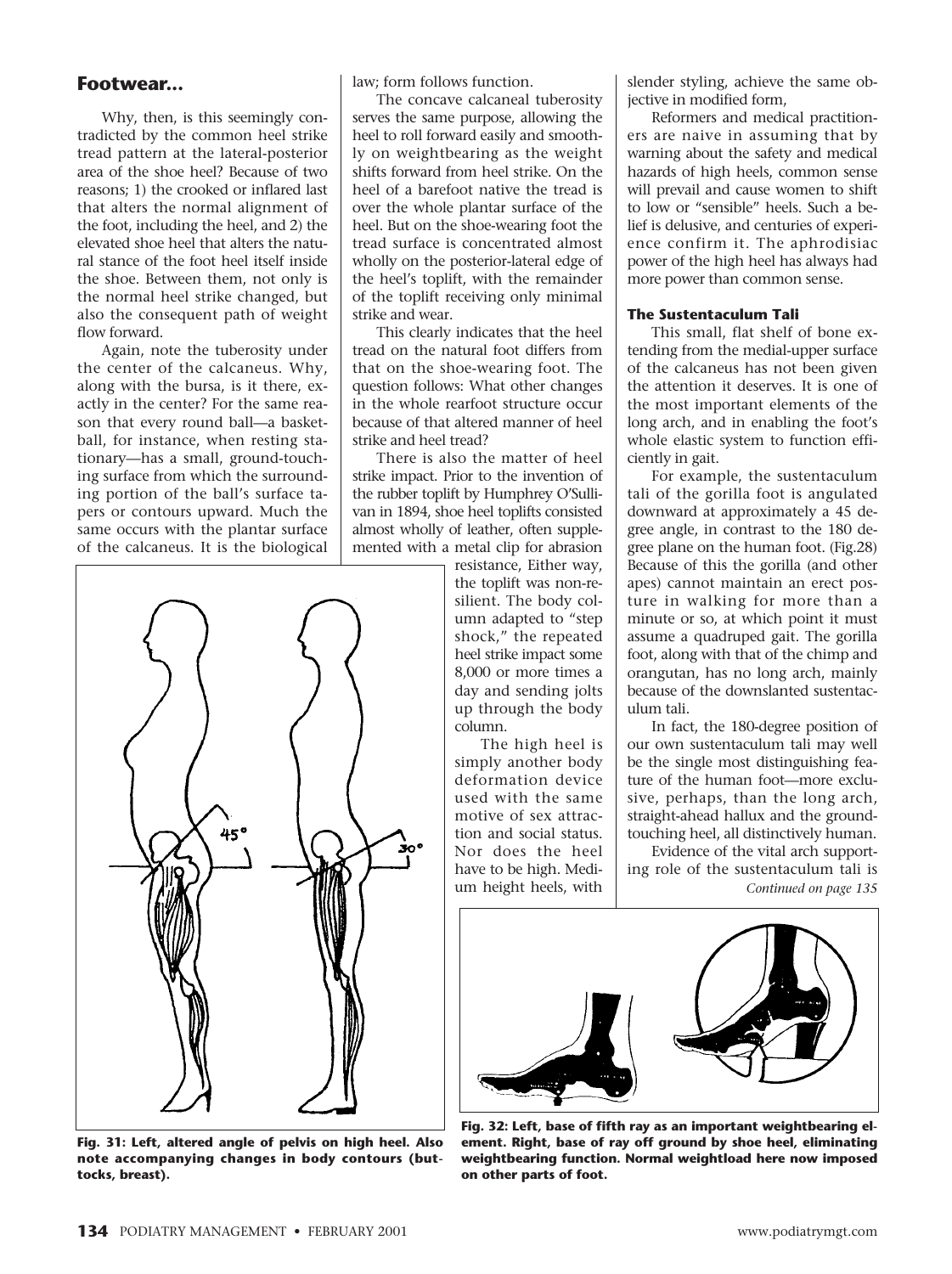seen again in the fact that a perpendicular line of weight falling from the body column to the foot passes exactly through the center of the sustentaculum tali. Any habitual or chronic shift in this line, such as caused by the elevated

shoe heel plus the crooked shoe last, would seem inevitably to have some effect on the sustentaculum tali and the long arch.

Conventional arch therapy almost always focuses on an orthotic to "lift" or "support" the depressed or strained arch. (Fig.29) The support is mainly under the center of the arch curve (navicular-first cuneiform joint). The orthotic is doing what deceptively appears to be the logical course; following the anatomical contour of the arch instead of providing the prime support where it is most needed—under the falling line of body weight through the sustentaculum tali.

What causes the tilt of the sustentaculum tali in the first place? As in the case of pes planus, we're not sure; at least there is no conclusive single cause.

So a series of rationales must be voiced. First, we can assume that if the sustentaculum tall is normally angled at 180 degrees it will maintain its support function.

Second, if any chronic imbalances are imposed beneath the sustentaculum tali, such as with an elevated shoe heel, then there will be a corresponding shift in the falling line of body weight, affecting the angle of the sustentaculum tali, and with consequent effects on the rearfoot structural and functional mechanisms.

Hence the domino sequence; tilted body column and shifting of the gravity center, resulting in a shift In the falling line of body weight, followed by redistribution of weight stress paths through the foot, with corresponding arch strain and rearfoot dislocations. Any combination of variables could become involved.

The pivotal element is the sustentaculum tali. It is so small and seemingly an obscure part of the foot anatomy. Yet its influence on the structural integrity of the rearfoot, as well as the midfoot and forefoot, is enormous. And in turn, it is vulnerable and influenced by the biomechanics of the shoes beneath it.

## **Rearfoot Influence On Gait**

Natural gait is impossible when most (98 percent) of footwear is worn. There are three main reasons for this; 1) the shoe's elevated heel; 2) the faulty design of the last as found in most footwear; 3) construction and design faults found in the shoe itself (components, materials, shoe weight, limited flexibility, etc.).

Separately or together they influence how the foot functions inside the shoe and how the individual walks. Whereas under these conditions the foot cannot function in a fully natural manner, the gait, so totally dependent on the foot, also cannot be its natural self. The conditions also work in reverse. An alteration in natural gait changes the line of falling weight and the natural path of weight distribution throughout the foot.

**Footwear... Footwear** some kind of elevated heel, the shank or midfoot section of both foot and shoe is lifted off the ground, denying the base of the fifth ray its normal weight-bearing function in both standing and walking—plus the supplementary support of the cuboid. Body weight is supported almost entire-

> *Over the eight years l99l-1998, all the winners in the classic Boston marathon were Africans. In 1998, five of the top 10 finishers were Africans.*

ly by the heel and metatarsal heads, imposing an added weightload on these structures. Under these conditions neither the foot nor the gait can function in a fully normal manner.

If this particular shoe default of elevated shank is combined with the inflared or crooked last and toe spring, plus the imbalance caused by the elevated heel, then the rearfoot, wholefoot and gait biomechanical systems become vulnerable to any of a variety of impairments.

The erect, two-legged stride gait of humans is the most precarious among

all living creatures. And also the most graceful when executed in natural form. Whereas all other land creatures stand and walk on four or more legs (if on two legs as with birds or fowl the body is semi-horizontal, not erect), the body weight falls within a broad base area. With humans, however, the base area is extraordinarily small relative to *Continued on page 136*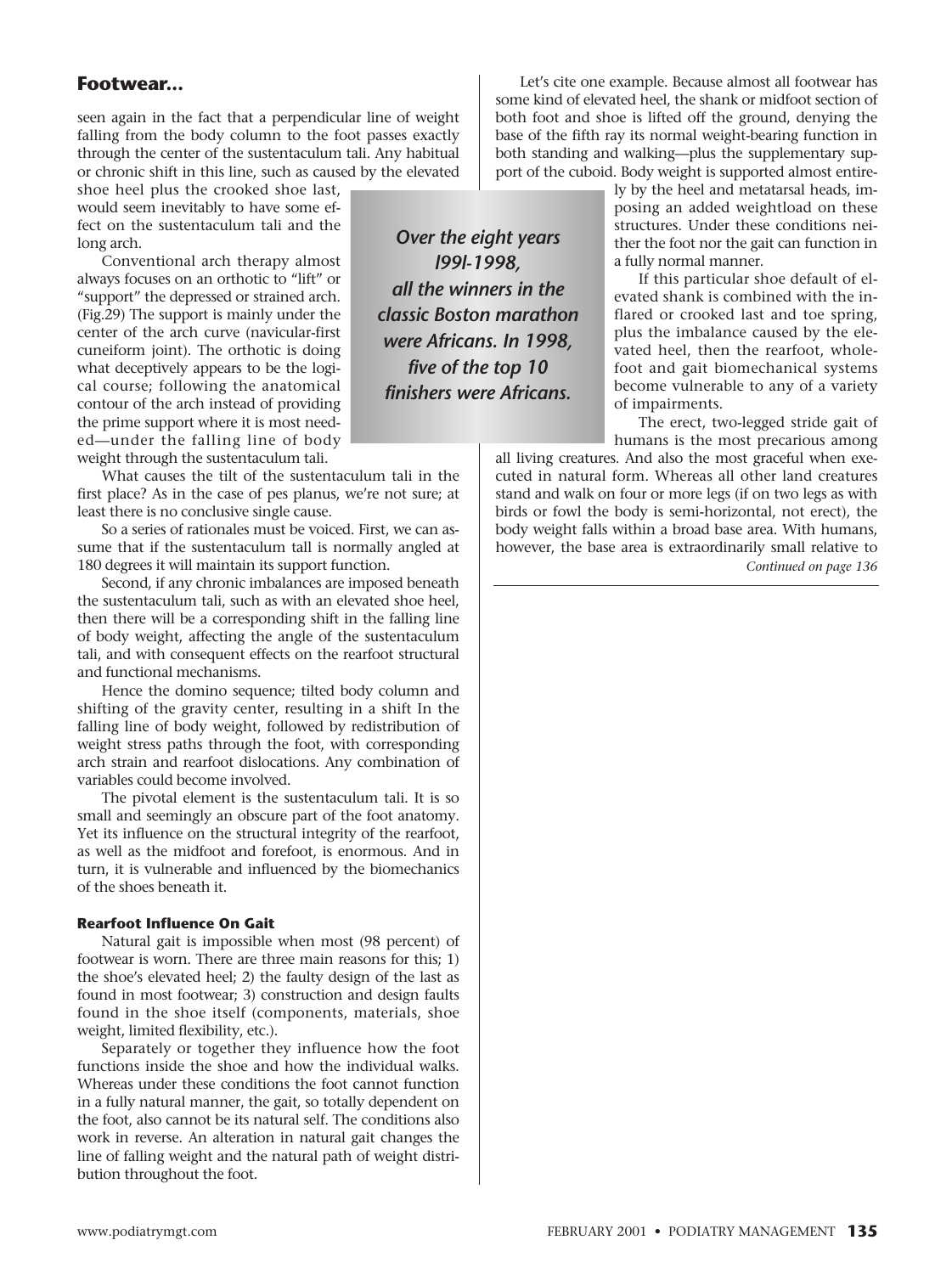body height and weight. A small dog, for instance, has more than double the weight-support base area beneath its body than does an adult human. (Fig. 30) It is much like the difference of holding a small, squat cube in the palm of the hand as compared with



**Fig. 33: Top, weightbearing function of base of fifth ray. Second, even low heel denies the ray its normal function. Third and fourth, same effect on flesh-covered foot.**

trying to balance a long broomstick on end in the same palm.

Kinesiologists regard walking as the most complex motor function of the human body. Yet the foundation for this intricately engineered body column consists of just three small base sites: the calcaneum, the base of the fifth ray, and the unit formed by

the five metatarsal heads. These are the groundtouching pillars supporting a tall and large superstructure. For the many elastic foot parts (muscles and tendons, ligaments, fascia) to do their work efficiently, the base support pillars themselves must be firmly fixed in their normal positions. Any change in the osseous pillars is instantly accompanied by changes in the associated elastic parts,

Here again enter the trouble-makers: the elevated shoe heel and shoe shank, crooked last, toe spring, concave last bottom, shoe bottom filler, limited shoe and foot flexibility, etc. The osseous pillars automatically are either forced out of normal positions, or the normal share of weightbearing loads are shifted. The amount and manner of these changes depends upon the degree of the underlying shoe faults.

On a "medium" twoinch heel, for example, the ankle and subtalar joints are moved out of normal alignment. A series of compensatory joint "adjustments" occur throughout the body column; knee, hip, pelvis, spine, shoulders, neck, head. The pelvis, for example, tilts from its normal 30-degree angle on flat heels to a 45-degree angle when standing or walking on a two-inch heel—and to 55 or 60 degrees on a three-inch heel. (Fig. 31) The organs

within the pelvic bowl and abdomen, would have to make corresponding adjustments in position.

The body column is a marvelously adapting structure in response to postural changes. While the joints throughout the column angulate to adjust to the elevated heel, the angles are largely concealed so that the fleshcovered column appears to be a series of curves—more posterior thrust of the buttocks and more anterior thrust of the chest. The body movements also change.

Thus the irony: an essentially abnormalized series of body angles become the beauty-in-motion form—a sensuous, sometimes erotic dynamic which lures the admiring male eye. Women for centuries have been aware of this kinesic and cosmetic magic. No wonder their long love affair with that tiny spindle of shoe heel.

#### **Reduced Tread Surface**

The combination of the elevated shoe heel, elevated shoe shank at midfoot, toe spring, and concave shoe bottom at the ball, together force enormous changes in the plantar tread surface, which in turn generate shifts in the gait pattern and weight distribution over rearfoot and fore-foot.

The shoe heel, even at a "low" one inch height, lifts the shoe shank and midfoot off the ground, eliminating the base of the fifth ray from its vital weightbearing function, along with the supplemental weightbearing function of the cuboid. This normal weightbearing task must now be shifted elsewhere, shared by both rearfoot and forefoot. (Figs. 32, 33)

The tread surface of the toplift of a men's shoe appears to be much greater than on the toplift of a women's twoinch heel (9 square inches versus l square inch), and as little as 1/4 square inch on a three-inch stiletto heel. But those differences are very deceptive. The ACTUAL heel strike or tread area on a men's heel toplift is reduced to about 1 square inch. And by the same proportions on a women's shoe heel. This is because the true heel tread surface is reduced to the lateral-rear corner of the toplift. In short, what you see isn't what you get. No matter what the size of the toplift area, 70 to 80 percent of it remains largely unworn because of faulty heel tread.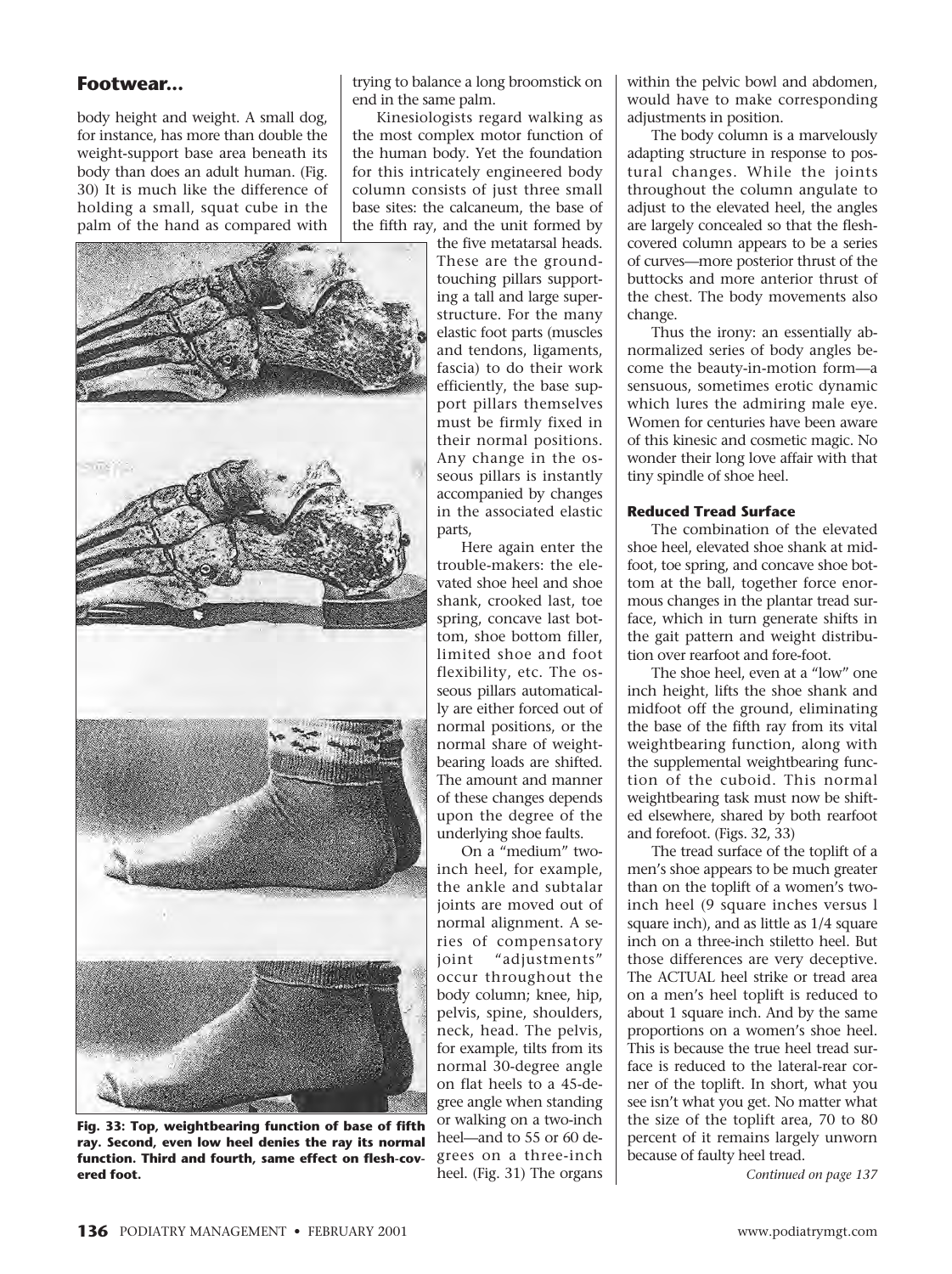Now, compare this with a footprint of a bare foot. The footprint will show a full tread area—a broad heel surface, lateral border of the foot, a full metatarsal area, plus toe imprints. The foot imprint will usually show 65 to 80 percent more tread area than that of the shoe bottom. (Fig.34)

The questions are almost inevitable: Under these

conditions of imbalance, what happens to the normal patterns of weight distribution from rearfoot to forefoot? What tolls are taken on the whole elastic support system of the foot? What compensations of joint abutments and alignments are necessary to adjust to the greatly minimized tread surface? What happens to the patterns of heel strike and the whole dynamics of the rearfoot? What happens to the whole body column, already fragilely balanced on a small base, when it is

limited to an even smaller tread and support base?

A toll must inevitably be paid. Here the pathological consequences become less precise because so many different mechanical elements are involved in so many different ways that a single point of origin is often difficult to pinpoint in a diagnosis.

Nevertheless, questions must be asked. How many ankle and knee lesions have a direct association with drastically reduced plantar tread? How many leg, hip and back aches? And, of course, how many biomechanical disorders of the foot? We cannot expect some 200 pounds of descending body weight to impact some 8,000 times a day on a plantar tread surface little more than three square inches without negative consequences. The many practitioners who place much reliance on orthotics to resolve problems by "rebalancing" or "rehabilitating" the foot are seeing an open door of corrective opportunity where one often does not exist. The common mistake here is the assumption or diagnosis that it is the foot that is at fault, and hence the solution is to "rebal-



**tread area on average shoe reduced by 60-80 percent as a result of faulty last design, elevated shoe heel and shank, toe spring, etc.**

**Footwear... Footwear** at fault for any of the reasons already cited. An orthotic may rebalance the foot, but that same rebalanced foot automatically becomes unbalanced when it is in the shoe. The orthotic is often targeting the wrong object.

#### **The Myth of "Sensible" Heels**

*Conventional arch therapy almost always focuses on an orthotic to "lift" or "support" the depressed or strained arch.*

Medical practitioners have long advocated the wearing

of "sensible" shoes and "sensible" heels (1 inch or lower). Both are a myth. ANY shoe with an elevated heel, even a oneinch heel, automatically places the foot at a functional disadvantage. The socalled sensible heel is simply less footnegative than the higher elevations. But in no instance is it a positive for the foot. (Fig. 35)

The "sensible" shoe—low, broad heel, round or broad toe, oxford or tie pattern, somber styling—is in the same genre as the sensible heel. The

common belief that it is a "proper" and foot-friendly shoe is an illusion. Such shoes have almost all the same inherent faults of fashion footwear: crooked lasts, concave bottoms, toe spring, limited tread surface, etc. Further, these shoes do not provide better fit even when fitted in the so-called "proper" size.